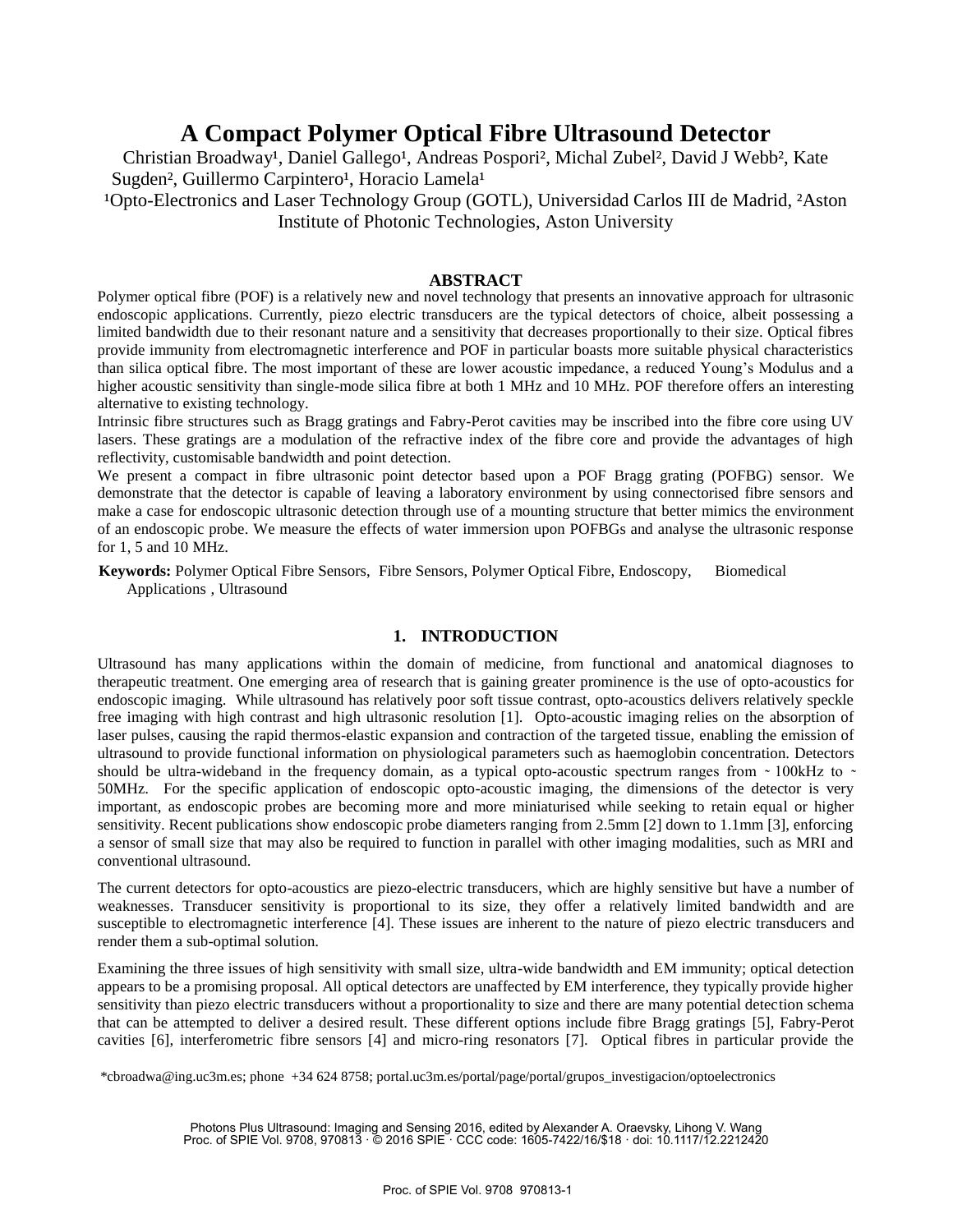potential for a customisable bandwidth and have a diameter typically expressed in hundreds of microns. Optical fibres therefore show strong potential for opto-acoustic endoscopic imaging.

Optical fibres can be divided into silica and polymers. Both families of fibre have a range of geometries, materials and dopants suitable for a wide range of potential applications. The most common polymer in use is Poly-Methyl-Methacrylate (PMMA) and a number of studies provide figures from which a valid comparison can be made between Silica and Polymers. Bilro et al gives the Young's Modulus of PMMA as 3.2 GPa compared to 72 GPa for Silica [8] and Peters lists the elastic limits of PMMA and silica as 10% and 3% respectively [9]. Our prior work shows the acoustic sensitivity of a micro-structured polymer optical fibre (mPOF) is more than 9 times higher than a single mode silica counterpart over a 1-10 MHz range [10]. MPOF can deliver endlessly single-mode fibres that are preferable as singlemode POF is not widely available and mPOF presents a degree of geometrical customisation.

While fibre sensors can be of various natures, there are several advantages to the use of intrinsic fibre structures, such as fibre Bragg gratings (FBG) [5]. These structures are inscribed into the core of a given fibre and modulate the refractive index of the fibre section to create a tailored response centred around a central, or Bragg, wavelength. Intrinsic structures have a customisable optical spectral response, can be highly reflective and act as point detectors. The point detection approach allows for multiple structures to be inscribed in the same fibre at different wavelengths and have a small array of sensors within a single fibre. We have previously presented initial ultrasonic measurements using an mPOF sensor that leverages the unique strengths of FBGs [11]. In order to eliminate the facet as a cause of interferometric signals and to demonstrate a compact detector, connectorised sensors are required.

In this contribution, we present a compact in fibre ultrasonic detector based upon a POF Bragg grating (POFBG) sensor. We demonstrate that the detector is capable of leaving a laboratory environment by using connectorised fibre sensors and make a case for endoscopic ultrasonic detection through use of a mounting structure that better mimics the environment of an endoscopic probe. We demonstrate connectorised fibres that can be manufactured with a higher repeatability and lower losses than previously published and measure the effects of water immersion upon POFBGs. Using the ultrasound detector, we measure and analyse the obtained ultrasonic response for incident ultrasonic waves at 1, 5 and 10 MHz.



### **2. EXPERIMENTAL SETUP AND METHODOLOGY**

Figure 1. Overview of FBG Sensing and the effect on the transmitted spectrum

An inscribed FBG is a periodic modulation of the refractive index of the fibre core, producing a stop band in the transmission spectrum around a central wavelength, known as the Bragg wavelength. In reflection, it produces a pass band around the Bragg wavelength, as can be seen in figure 1. Parameters such as the grating period, initial refractive index, incident power of the laser light and length can completely alter the profile of the grating to provide a tailored response to the specific application.

When the fibre is exposed to forces such as strain, pressure and temperature, there is a corresponding shift in the refractive index of the fibre, causing a variation in the phase of the FBG profile itself. We tune a laser to the 3 dB point of the FBG profile that generates an amplitude variation at the detector output due to the phase shift of the grating profile. The resultant view from an oscilloscope can be observed as the green modulation in figure 2.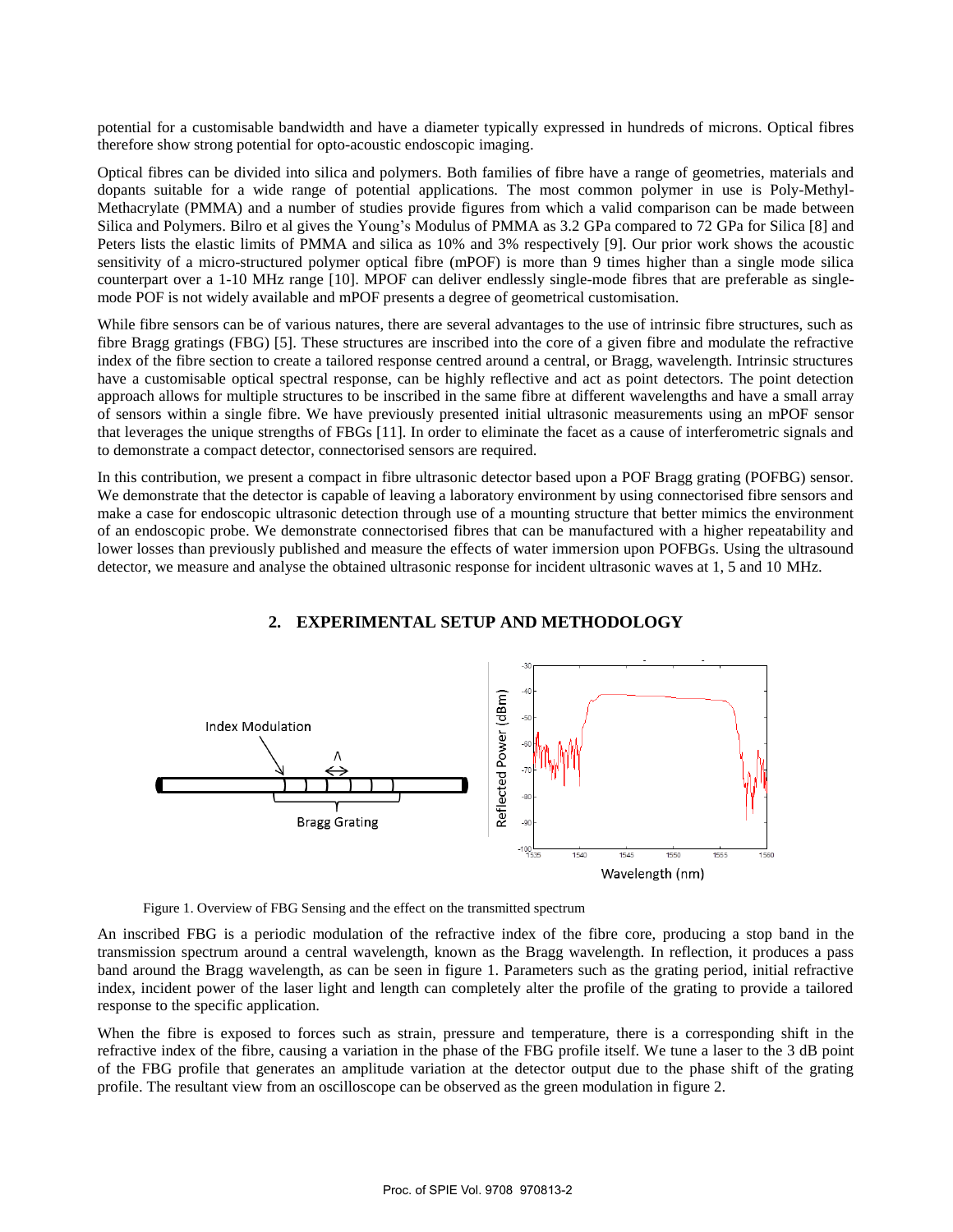

Figure 2. Sketch of a reflected spectrum profile of an FBG (blue), the output of a tuneable laser tuned to the 3 dB point of the grating (red) and the modulation of the output amplitude of the laser as the fibre is affected by an incident ultrasonic wave (green)

First, we examine the grating profile using an Exalos SLED and an Optical Spectrum Analyser. With the peak power and 3dB point found, we determine whether the power and the shape of the grating profile are good enough to provide good quality ultrasonic measurements or not. When we have a grating that we are satisfied with, we replace the SLED with an external cavity tuneable laser (Sacher, Lion TEC-500) and the optical spectrum analyser by a detector connected to an oscilloscope. In this case, a photodiode was used (Thorlabs PDA10A), as shown in figure 3.



Figure 3. Equipment setup for Ultrasonic detection using intrinsic fibre structures

With the new laser and detector schema in place, we tune the laser to the 3 dB point of the grating and mount the fibre for testing. In order to demonstrate the viability of the mPOF sensors for endoscopic opto-acoustic imaging and avoid artifacts caused by placing a surface behind the fibre, we designed and developed a 3D printable capsule-like structure that serves as both a mount and represents the form of a 5mm endoscopic probe.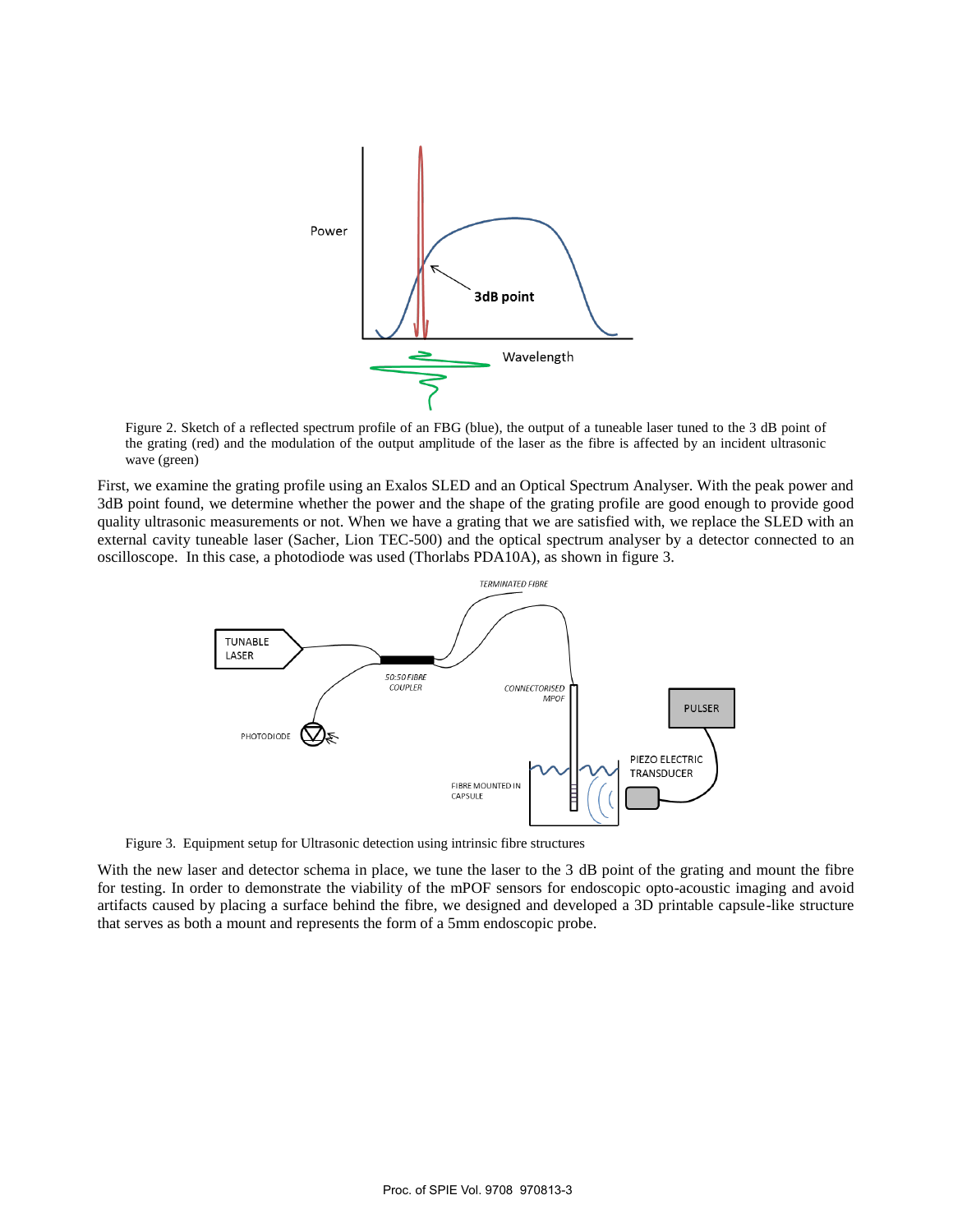

Figure 4. Design of capsule base and top sections with varying depths of grip sections (A) and an FBG secured in the actual mount, ready for testing (B).

The capsule is 21mm in length, 5mm wide and 5mm deep, with a viewing window 8mm long, 5mm wide and 2.4mm in depth. The capsule is mounted to a frame by means of triangular attachments and top and bottom are secured by screw holes in the capsule. These attachment points are for re-usability in a lab environment and have no other function. The base of the capsule has indentations on either side of the viewing window underneath the central fibre groove and the top sections have matching extrusions of variable depths. These allow the modification of pressure on the fibre in order to avoid major profile changes and to keep the fibre in the same position.

Once the fibre is correctly mounted, the structure is immersed in water and any changes are accounted for. Finally, we generate ultrasonic waves onto the fibre by using 1, 5 and 10 MHz ultrasonic transducers (Panametrics V303, V326 and V327) which are excited by a square pulse generator (Panametrics 5077PR).

# **3. DISCUSSION OF RESULTS**

We present a PMMA mPOF fibre sensor based on a Bragg grating for ultrasound detection. The grating is a scanned FBG, 5.7 mm in length and has a bandwidth of 0.09 nm. The results presented in this paper were obtained using a fibre with the profile and reflected power depicted in the below figure. We can observe that the slope from the peak to the 3 dB point is curved at the top and then a near-linear descent on the left side, with a strong reflectivity when observed using an SLED through our experimental setup.



Figure 5. Reflected profile of the FBG (A) and profile showing the peak with the 3DB point demarcated by a blue line (B)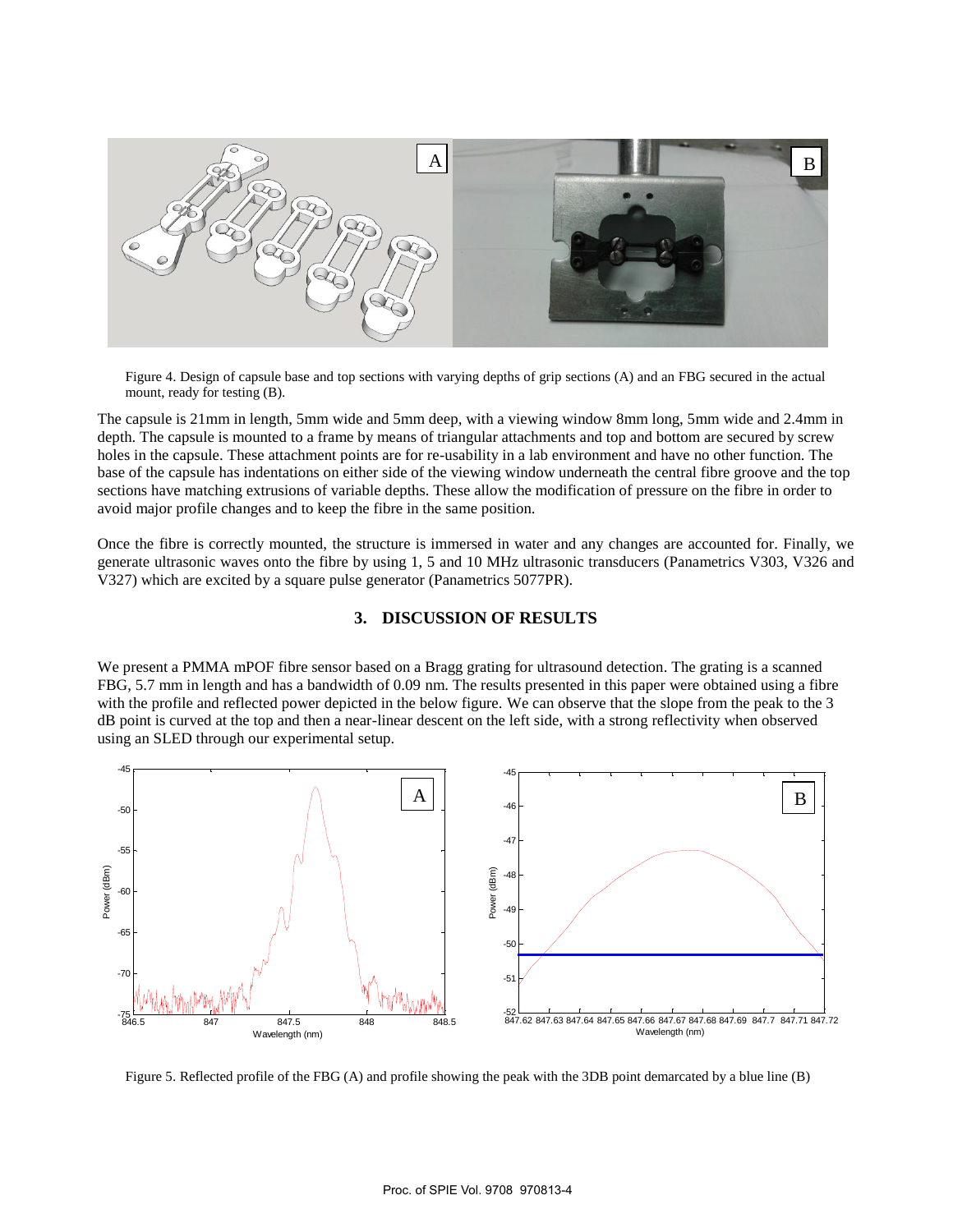The FBG in question is present in an FC-PC connectorised fibre using a technique that demonstrates typically lower losses and higher repeatability than previously demonstrated [12]. One end of the fibre is etched using acetone to a suitable diameter and then pulled through the connector until the thicker diameter further down the fibre causes it to become stuck inside the connector. The process is monitored through an optical spectrum analyser and when a suitable result is obtained, the fibre is attached using UV glue to hold the fibre in place. The protruding fibre from the connector is then cleaved, yielding a result similar to the one shown in Figure 6. This technique gives an approximate success rate of 50% and typical losses of 2-5 dB.



Figure 6. FC-PC connectorised PMMA mPOF fibre

In order to accurately use a PMMA fibre while immersed, it is necessary to take into account the effect of water absorption on PMMA. Previous studies have shown the effects of humidity upon PMMA [13] but not the effect of water immersion. We provide a first assessment of water ontake through immersion for a PMMA mPOF FBG where the facets of the fibre are kept clear of the water to avoid compromising the integrity of the air holes.



Figure 7. Reflected profile over a period of 2 hours while immersed in water

We show that water ontake due to immersion of the fibre in water at room temperature is a non-linear effect that decreases from 0.16 nm per 10 minutes to 0.016 nm per 10 minutes exposure. After 2 hours, the grating profile in question (PMMA mPOF, 130um fibre diameter) was considered stabilised.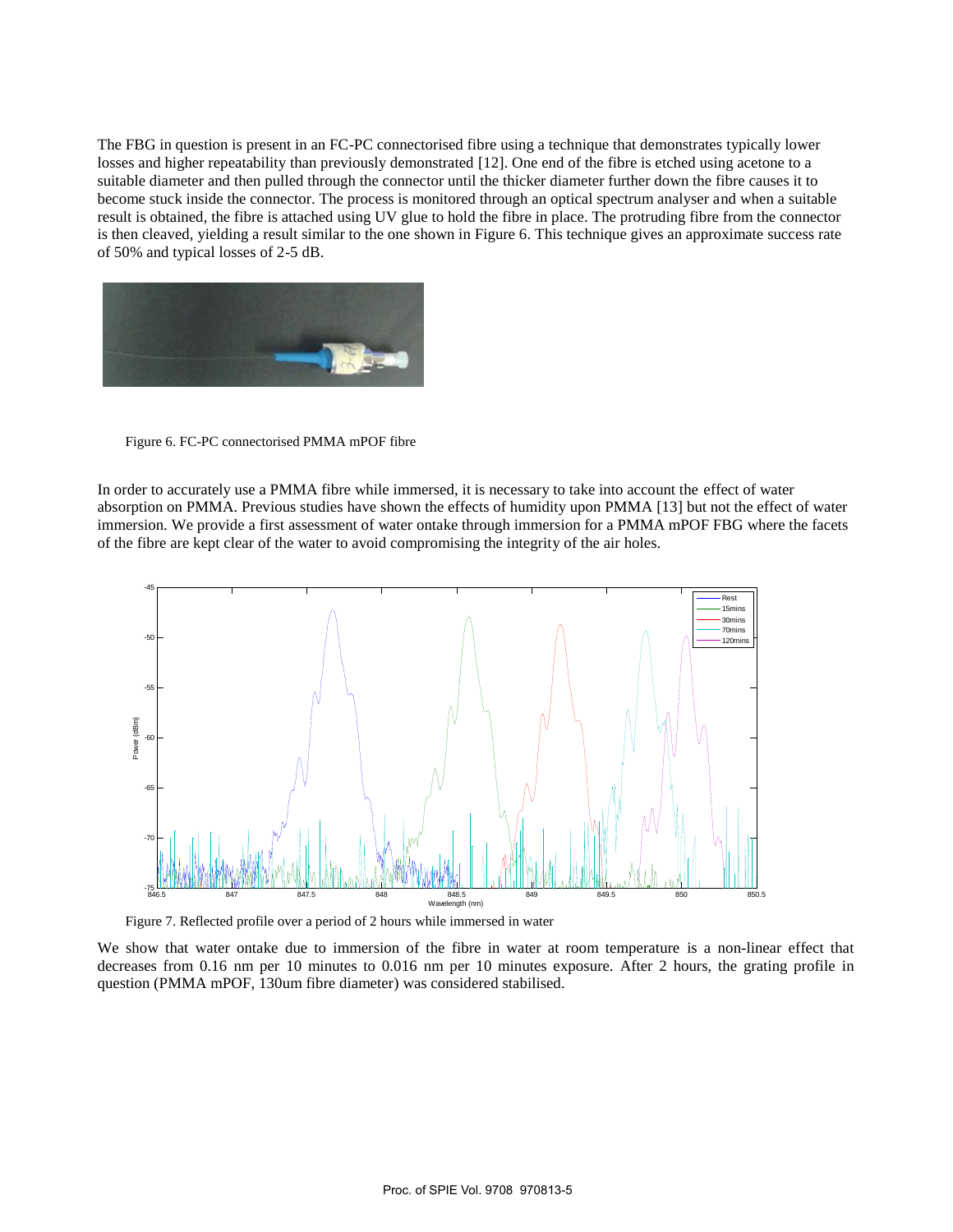We have obtained an ultrasonic response from immersion transducer induced ultrasound waves using water as the acoustic medium with transducers at 1, 5 and 10 MHz. The detector bandwidth is set to 20 MHz with no filtering or averaging and an output power of -17.6 dBm at the detector output.



Figure 8. Ultrasonic response for 1MHz (A), 5MHz (B) and 10MHz (C) at excitation voltages between 100 and 400V

We can observe a clear response to the ultrasonic emission that corresponds to our predictions, even at the lowest possible excitation voltage with the least powerful transducer (1 MHz). For our weaker transducer there is notable noise regardless of the excitation voltage in question as the output amplitude approaches the noise level of the photodiode. We can observe that the 5 and 10 MHz responses demonstrate the impact the curved slope of the FBG peak when comparing the 300 V and 400 V responses for each transducer. In each case, we can see a non-linear increase in the output amplitude and indeed in the shape of the resultant pulse. At 2.3 µs with the 10 MHz transducer we are able to see the 400 V response leading the others and with a barely increased output amplitude, caused by the higher pressure applied to the fibre to saturate the detector.

## **4. CONCLUSIONS AND FUTURE WORK**

We have presented a compact in fibre ultrasonic detector based upon a POF Bragg grating (POFBG) sensor. We have shown that the detector is capable of leaving a laboratory environment through connectorisation and have made a case for endoscopic ultrasonic detection through use of a mounting structure that better mimics the environment of an endoscopic probe. We have presented results on the effects of water immersion upon POFBGs that can guide the use of POFBGs and have presented and analysed the ultrasonic response for 1, 5 and 10 MHz.

While we have demonstrated the viability of polymer optical fibres, much more can be achieved by making several modifications to our detector schema. Firstly, modifications can be made to improve the amplitude of the ultrasonic response. We can replace the coupler with a circulator in order to deliver a 5dBm increase, however the cost is prohibitive in the wavelength region in question. We can improve the input power by acquiring a better laser, although the need for tuneability vs. cost must be well balanced. We can also use a detector with a lower NEP and/or a greater gain.